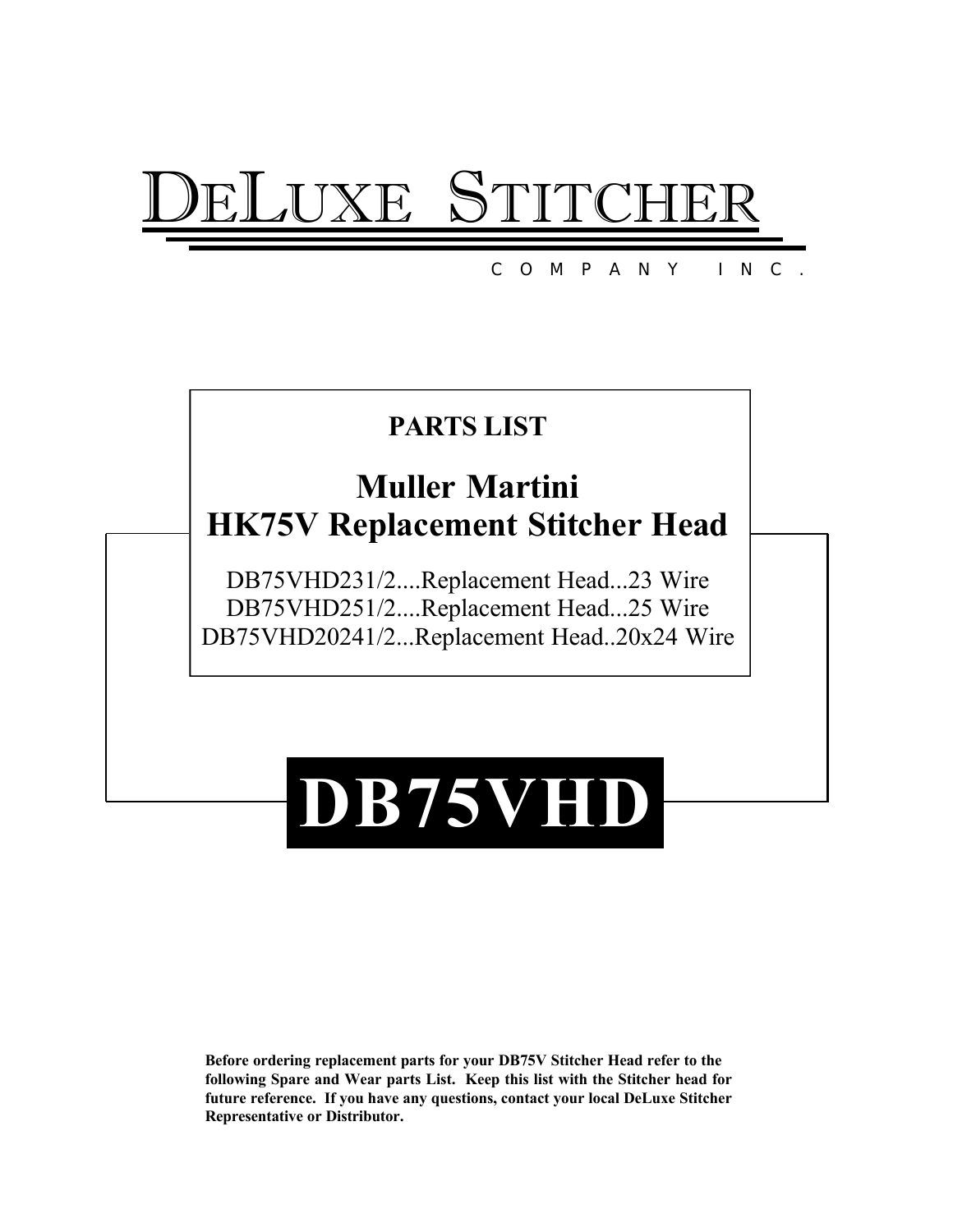# AUTHORIZED DEALER: DELUXE STITCHER

COMPANY INC.

**6635 West Irving Park Road Chicago, Illinois 60634-2410 U.S.A.**

**800-634-0810 or 773-777-6500 Fax: 800-417-9251 or 773-777-0156**

**E-mail: deluxestitcher@aol.com Web: http://www.deluxestitcher.com**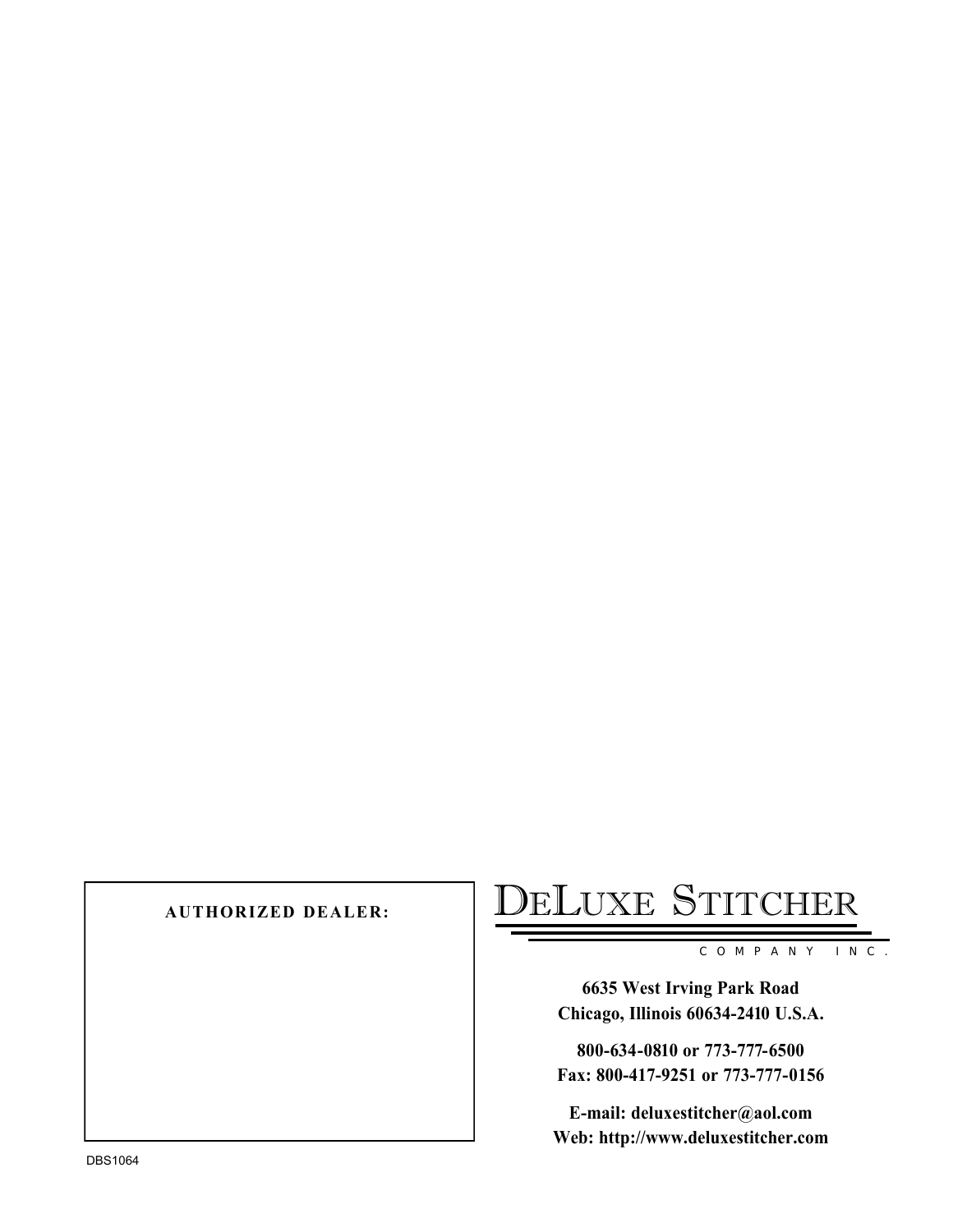# XE ST

#### COM PANY INC.

## **PARTS LIST**

# **Muller Martini HK75V Replacement Stitcher Head**

DB75VHD231/2....Replacement Head...23 Wire DB75VHD251/2....Replacement Head...25 Wire DB75VHD20241/2...Replacement Head..20x24 Wire

# **DB75VHD**

**Before ordering replacement parts for your DB75V Stitcher Head refer to the following Spare and Wear parts List. Keep this list with the Stitcher head for future reference. If you have any questions, contact your local DeLuxe Stitcher Representative or Distributor.**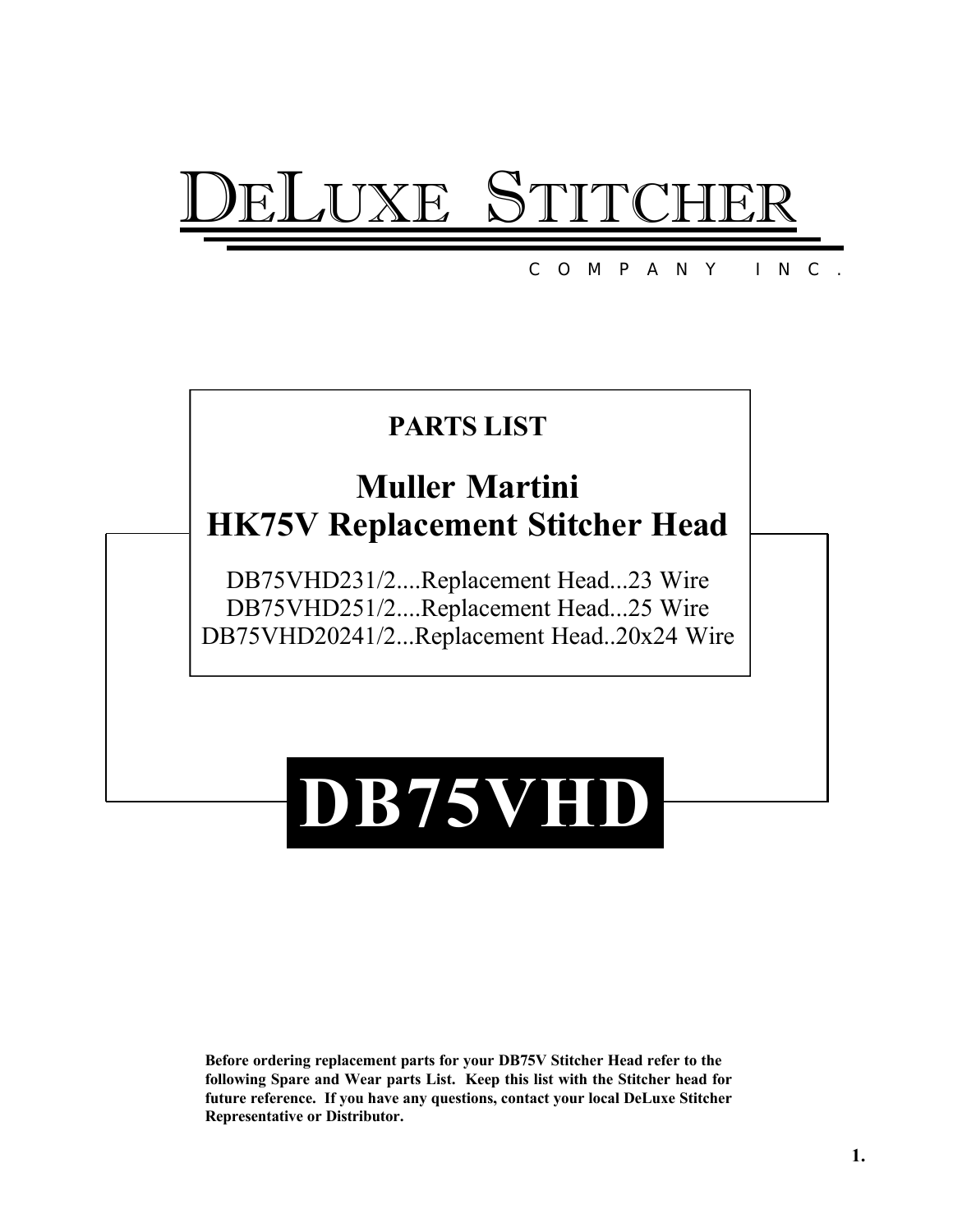### **Wire Holder Assembly - Assembly Part Number 0881.0058.3**

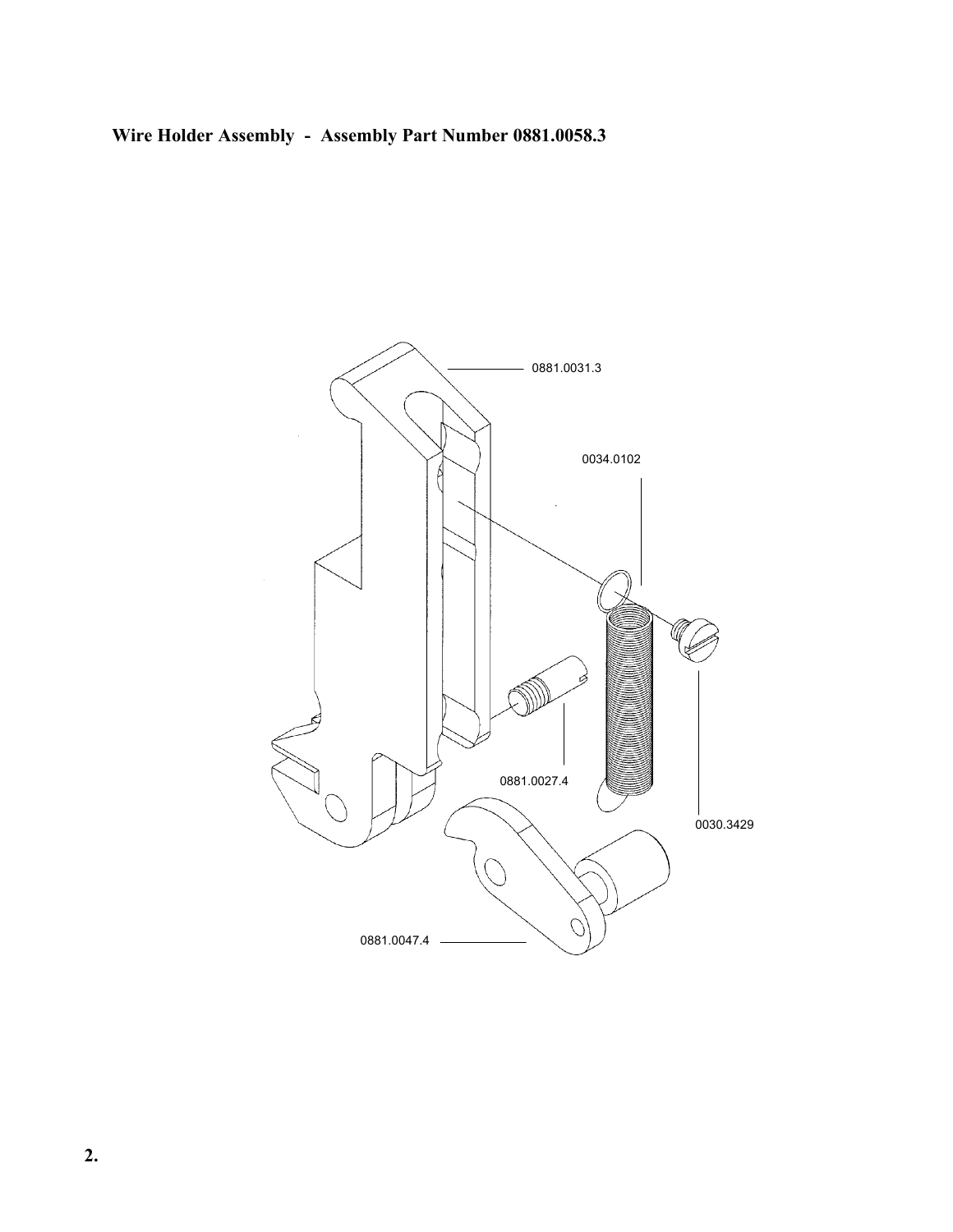#### **Wire Holder Assembly - Assembly Part Number 0881.0058.3**

#### **ITEM No. DESCRIPTION QUANTITY 0030.3429 Screw, Cheese Head 1 0034.0102 Extension Spring 1 0881.0027.4 Hook Pivot Pin 1 0881.0031.3 Wire Holder 1 0881.0047.4 Wire Holder Hook Assembly 1**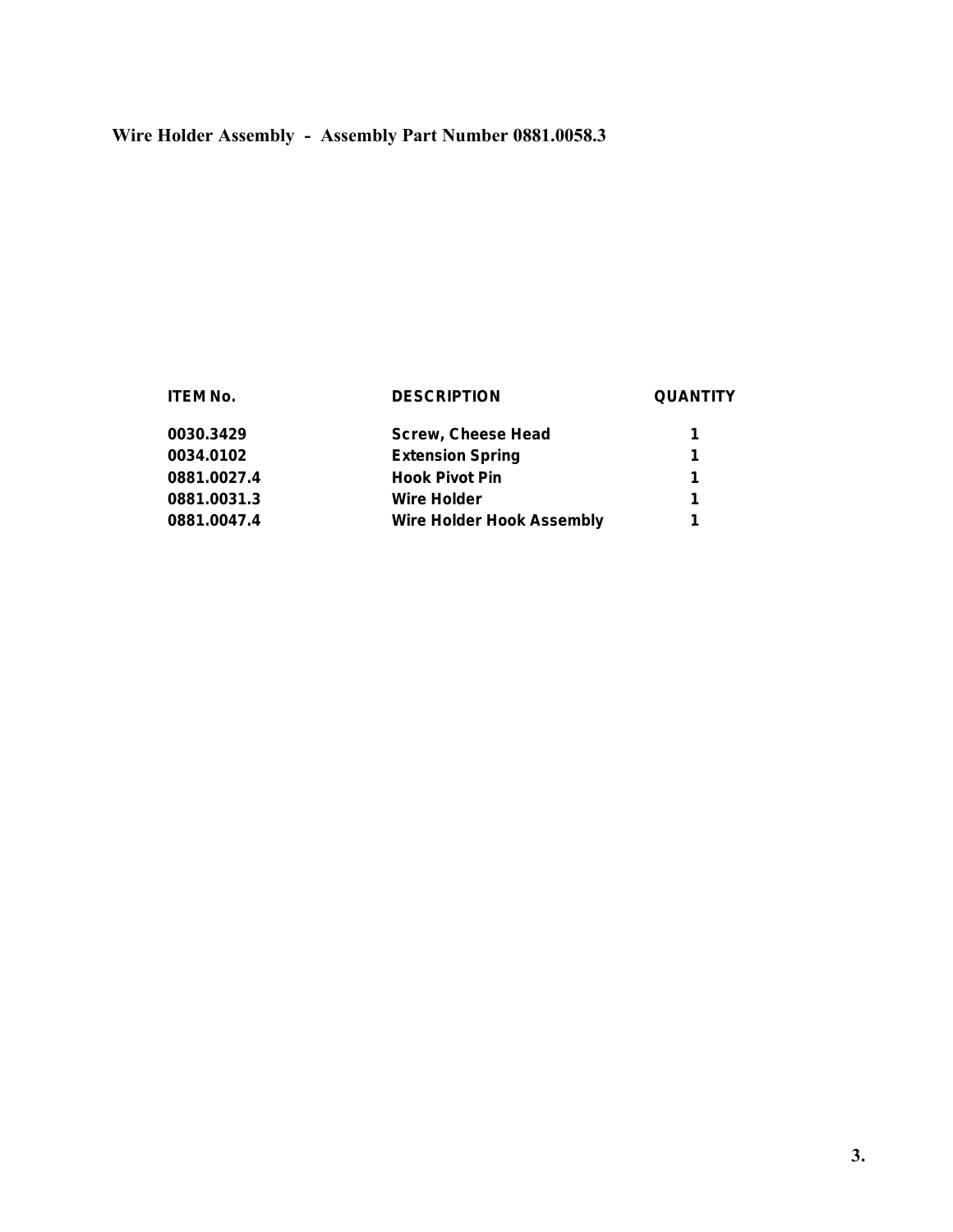#### **Clincher Plate Assembly - Assembly Part Number 0881.9050CAR**

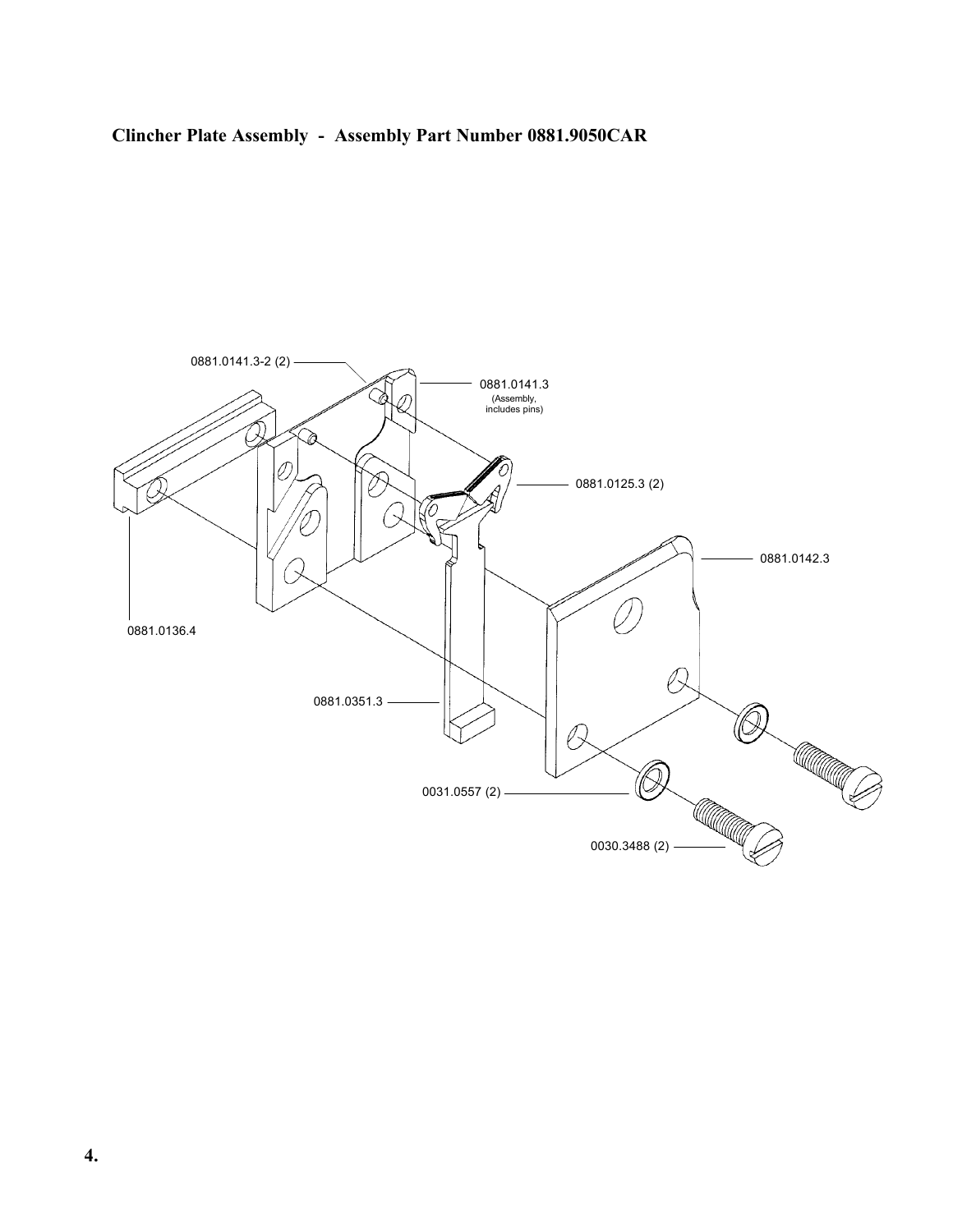### **Clincher Plate Assembly - Assembly Part Number 0881.9050CAR**

#### **ITEM No. DESCRIPTION QUANTITY**

| 0030.3488     | Screw M6x1.0x20                 | 2            |
|---------------|---------------------------------|--------------|
| 0031.0557     | Lock Washer Ribbed, 6mm         | 2            |
| 0881.0351.3   | <b>Clincher Slide (Carbide)</b> | 1            |
| 0881.0125.3   | <b>Clincher Point 1/2"</b>      | $\mathbf{2}$ |
| 0881.0136.4   | <b>Clincher Mounting Bar</b>    | 1            |
| 0881.0141.3   | <b>Clincher Back Plate</b>      | 1            |
| 0881.0141.3-2 | <b>Clincher Point Pivot</b>     | $\mathbf{2}$ |
| 0881.0142.3   | <b>Clincher Front Plate</b>     | 1            |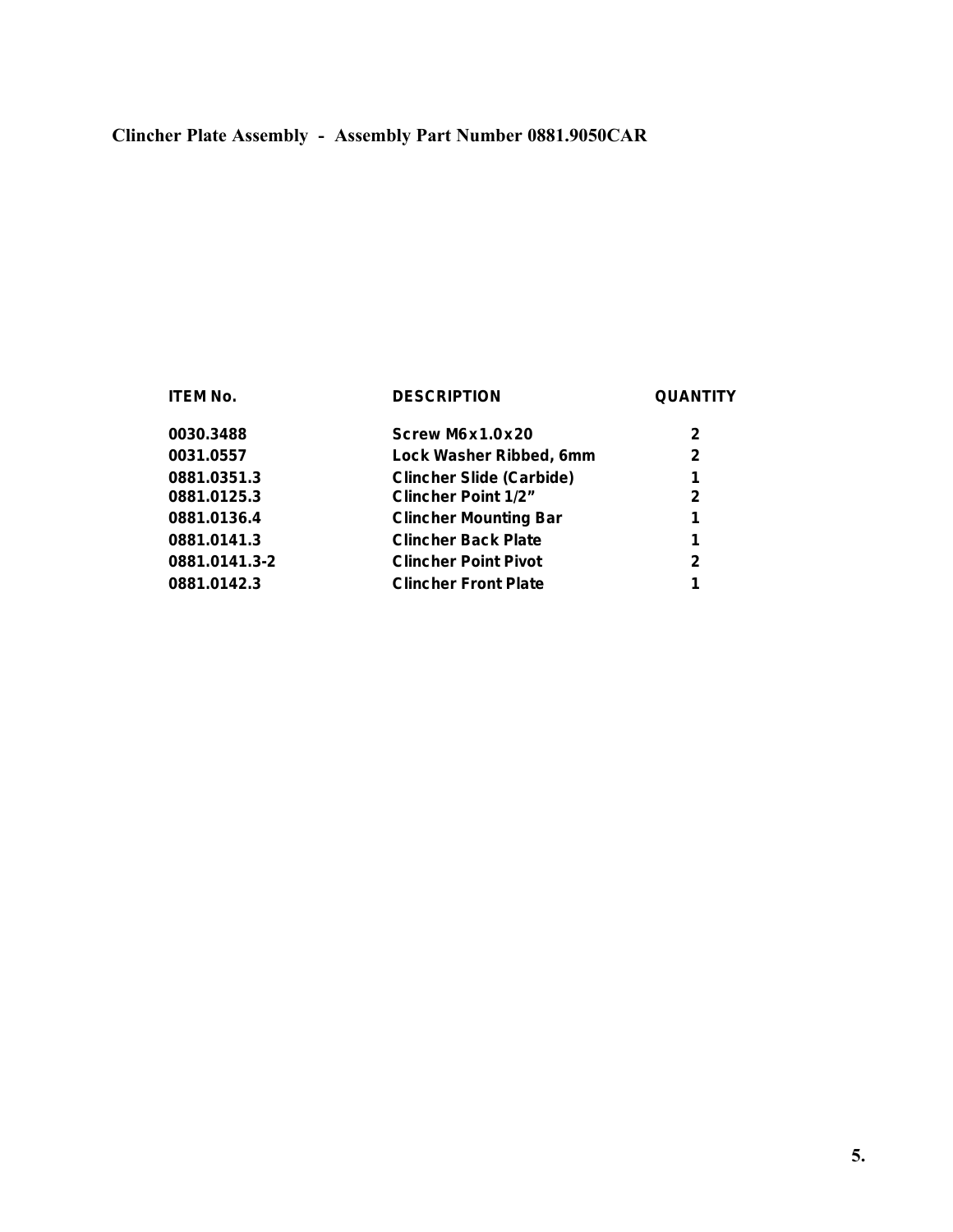#### **Cutter Box Assembly**

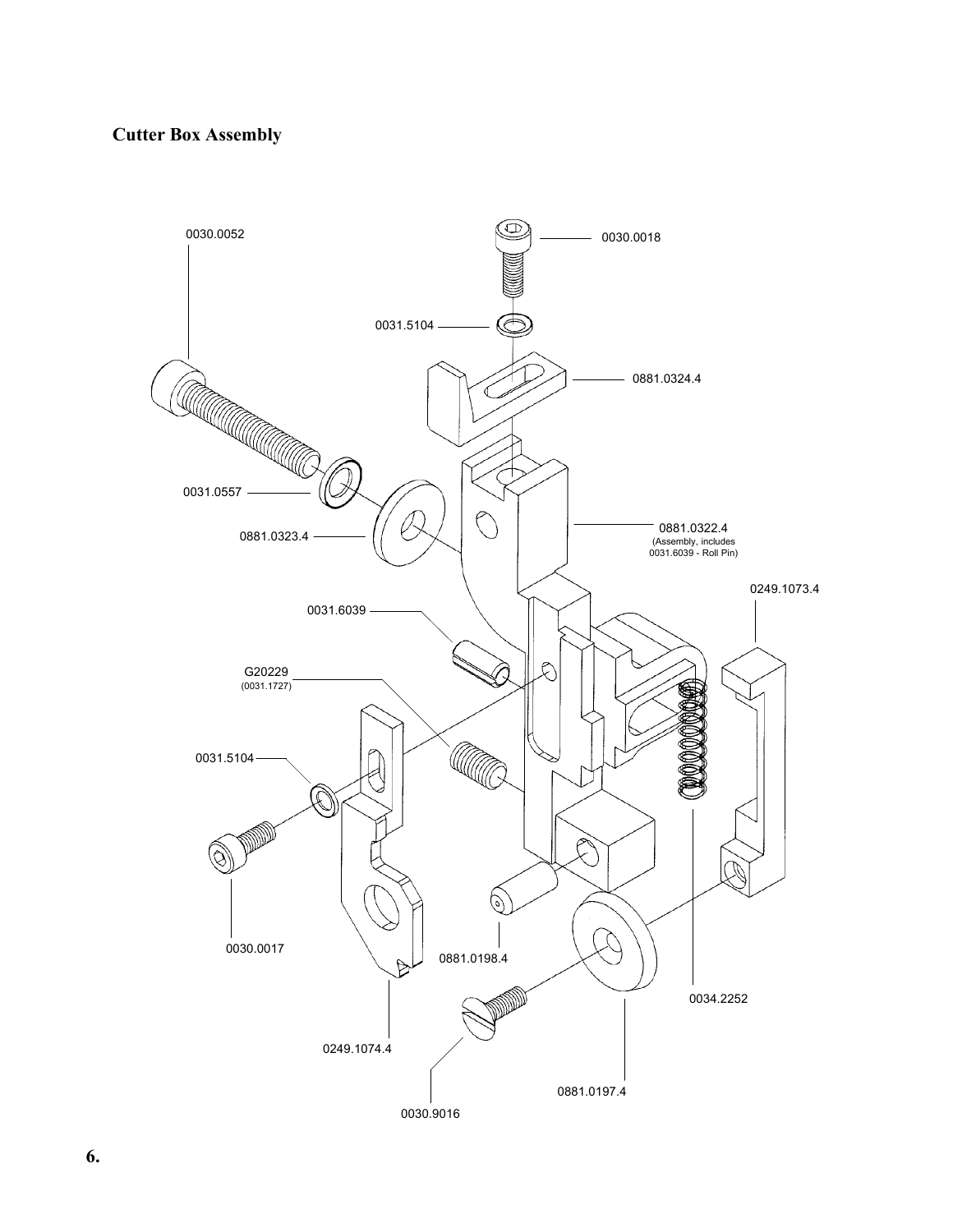#### **Cutter Box Assembly**

**ITEM No. DESCRIPTION QUANTITY**

| G20229      | Screw M6x1.0x12                   |              |
|-------------|-----------------------------------|--------------|
| 0030.0017   | Screw M4x0.7x10                   |              |
| 0030.0018   | Screw M4x0.7x12                   |              |
| 0030.0052   | Screw M6x1.0x30                   |              |
| 0030.9016   | <b>Moving Cutter Screw</b>        |              |
| 0031.0557   | Lock Washer Ribbed, 6mm           |              |
| 0031.5104   | Lock Washer Ribbed, 4mm           | $\mathbf{2}$ |
| 0031.6039   | <b>Spring Pin</b>                 |              |
| 0034.2252   | <b>Cutter Box Spring</b>          |              |
| 0249.1073.4 | <b>Cutter Operating Slide</b>     |              |
| 0249.1074.4 | <b>Wire Straightener Assembly</b> |              |
| 0881.0197.4 | <b>Moving Cutter - Carbide</b>    |              |
| 0881.0198.4 | <b>Fixed Cutter - Carbide</b>     |              |
| 0881.0322.4 | <b>Cutter Box Assembly</b>        |              |
| 0881.0323.4 | Washer                            |              |
| 0881.0324.4 | <b>Feed Gear Stop</b>             |              |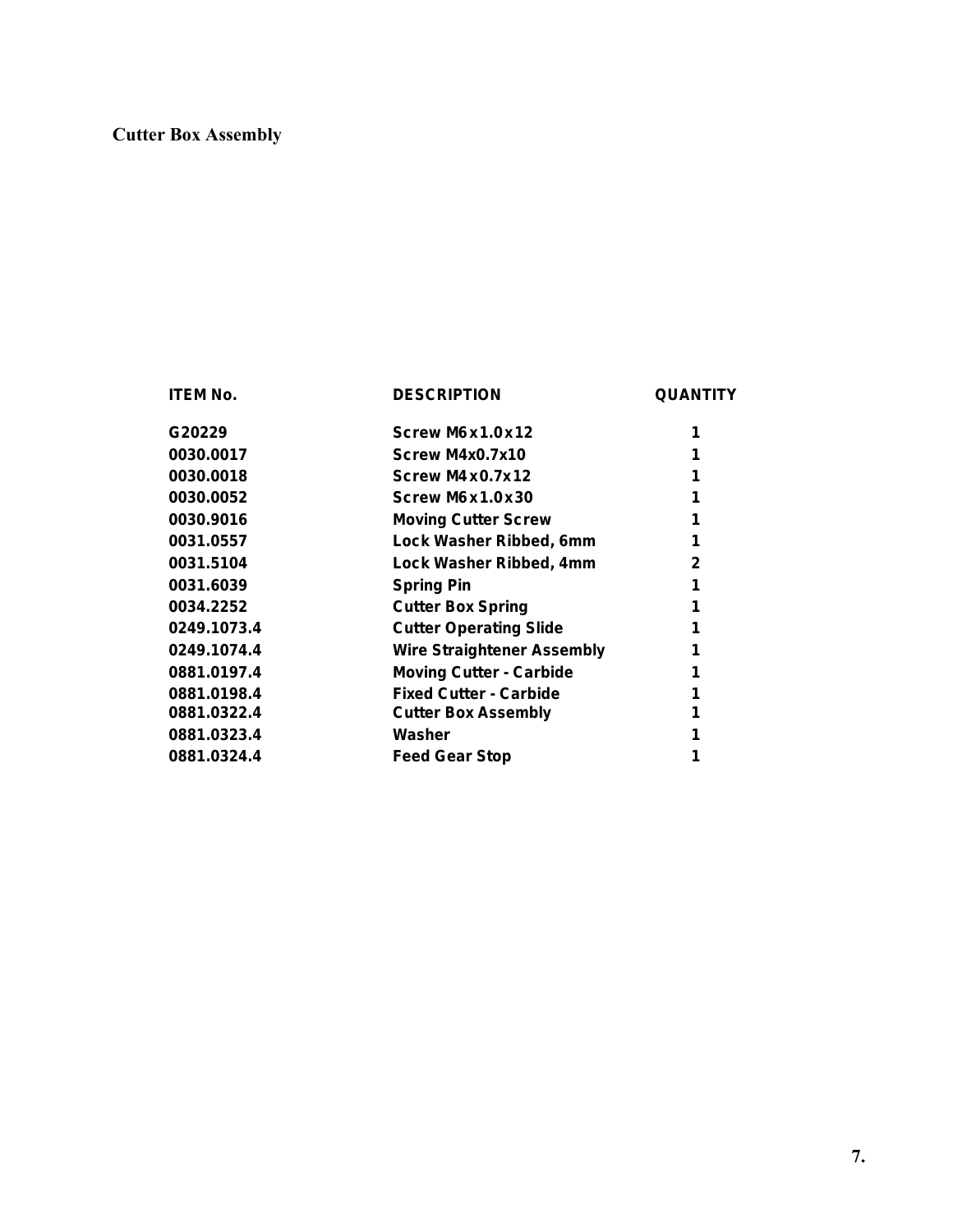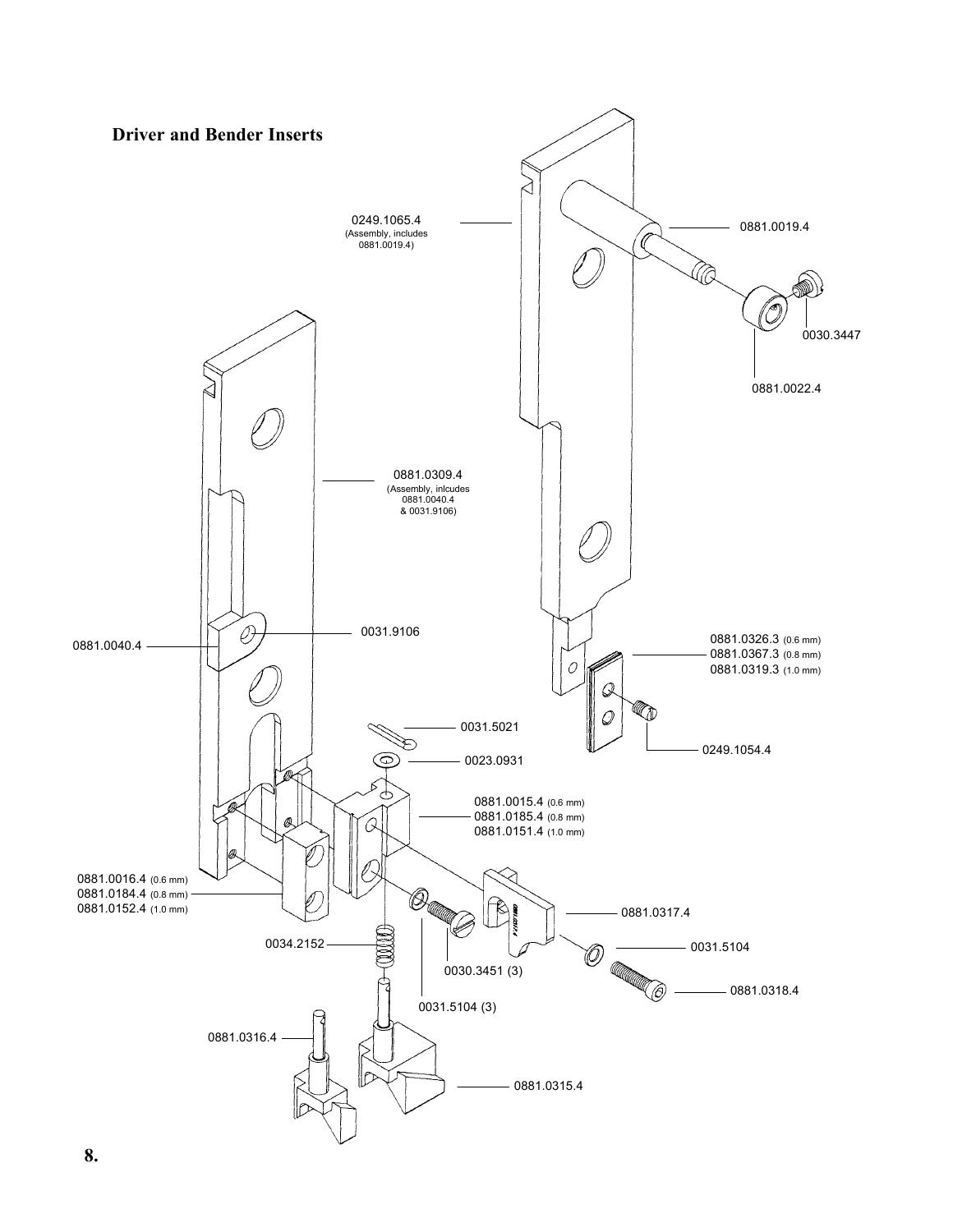#### **Drivers and Bender Inserts**

| <b>ITEM No.</b> | <b>DESCRIPTION</b>                  | <b>QUANTITY</b> |
|-----------------|-------------------------------------|-----------------|
| 0023.0931       | <b>Shim Ring</b>                    | 1               |
| 0030.3447       | Screw $M4x0.7x5$                    | 1               |
| 0030.3451       | <b>Screw M4x0.7x12</b>              | 3               |
| 0031.5021       | <b>Cotter Pin</b>                   | 1               |
| 0031.5104       | Lock Washer, Ribbed                 | 4               |
| 0031.9106       | <b>Rivet</b>                        | 1               |
| 0034.2152       | <b>Center Guide Spring</b>          | 1               |
| 0249.1054.4     | <b>Driver Retaining Screw</b>       | 1               |
| 0249.1065.4     | <b>Driver Slide Assembly, HK75V</b> | 1               |
| 0881.0015.4     | Former RH 25-28 Wire (0.6mm)        | 1               |
| 0881.0016.4     | Former LH 25-28 Wire (0.6mm)        | 1               |
| 0881.0019.4     | <b>Driver Slide Shaft</b>           | 1               |
| 0881.0022.4     | <b>Set Collar</b>                   | 1               |
| 0881.0040.4     | <b>Bender Slide Insert</b>          | 1               |
| 0881.0151.4     | Former RH 20-24 Wire (1.0mm)        | 1               |
| 0881.0152.4     | <b>Former LH 20-24 Wire (1.0mm)</b> | 1               |
| 0881.0184.4     | <b>Former LH 22-24 Wire (0.8mm)</b> | 1               |
| 0881.0185.4     | Former RH 22-24 Wire (0.8mm)        | 1               |
| 0881.0309.4     | <b>Bender Slide Assembly, HK75V</b> | 1               |
| 0881.0315.4     | <b>Centering Guide, Wide</b>        | 1               |
| 0881.0316.4     | <b>Center Guide, Narrow</b>         | 1               |
| 0881.0317.4     | Hook Guide, HK75V                   | 1               |
| 0881.0318.4     | <b>Allen Head Screw</b>             | 1               |
| 0881.0319.3     | Driver 20-24 Wire                   | 1               |
| 0881.0326.3     | Driver 25-28 Wire                   | 1               |
| 0881.0367.3     | Driver 22-24 Wire                   | 1               |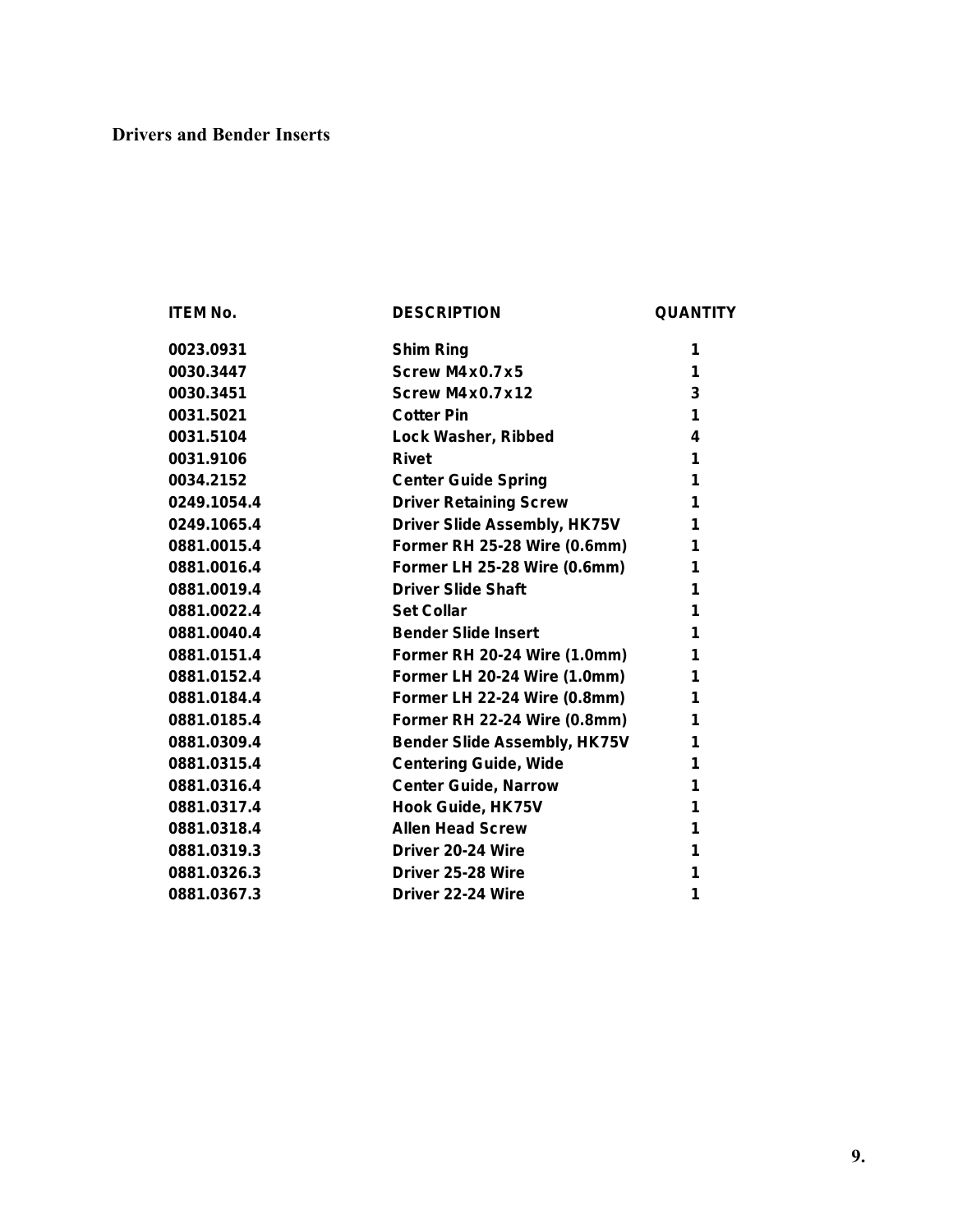**Feed Gear Assembly**

#### **Ask for part number MMKFG2**



\* **Indicates parts that are not interchangeable with Muller-Martini parts. All parts used together can be used interchangeably with the Muller-Martini Feed Gear.**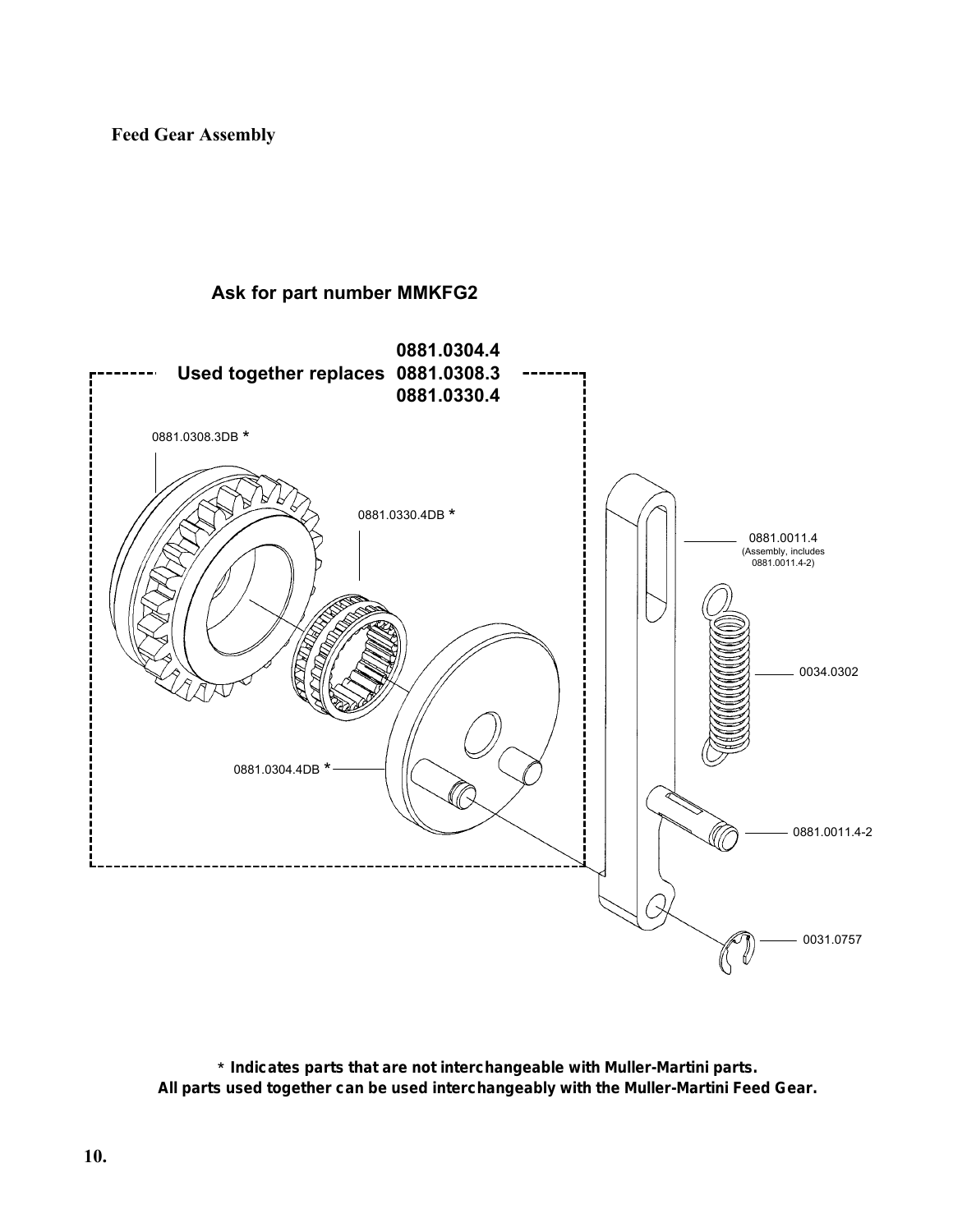#### **Feed Gear Assembly**

| ITEM No.      | <b>DESCRIPTION</b>                      | <b>QUANTITY</b> |
|---------------|-----------------------------------------|-----------------|
| 0031.0757     | E-Ring                                  | 1               |
| 0034.0302     | <b>Extension Spring</b>                 | 1               |
| 0881.0011.4   | <b>Feed Gear Operating Lever Asy</b>    | 1               |
| 0881.0011.4-2 | <b>Feed Gear Operating Lever Pin</b>    | 1               |
| 0881.0308.3DB | <b>Feed Gear, Large</b>                 | 1               |
| 0881.0330.4DB | <b>Feed Gear Clutch</b>                 | 1               |
| 0881.0304.4DB | <b>Feed Gear Pinion Assembly, HK75V</b> | 1               |
|               |                                         |                 |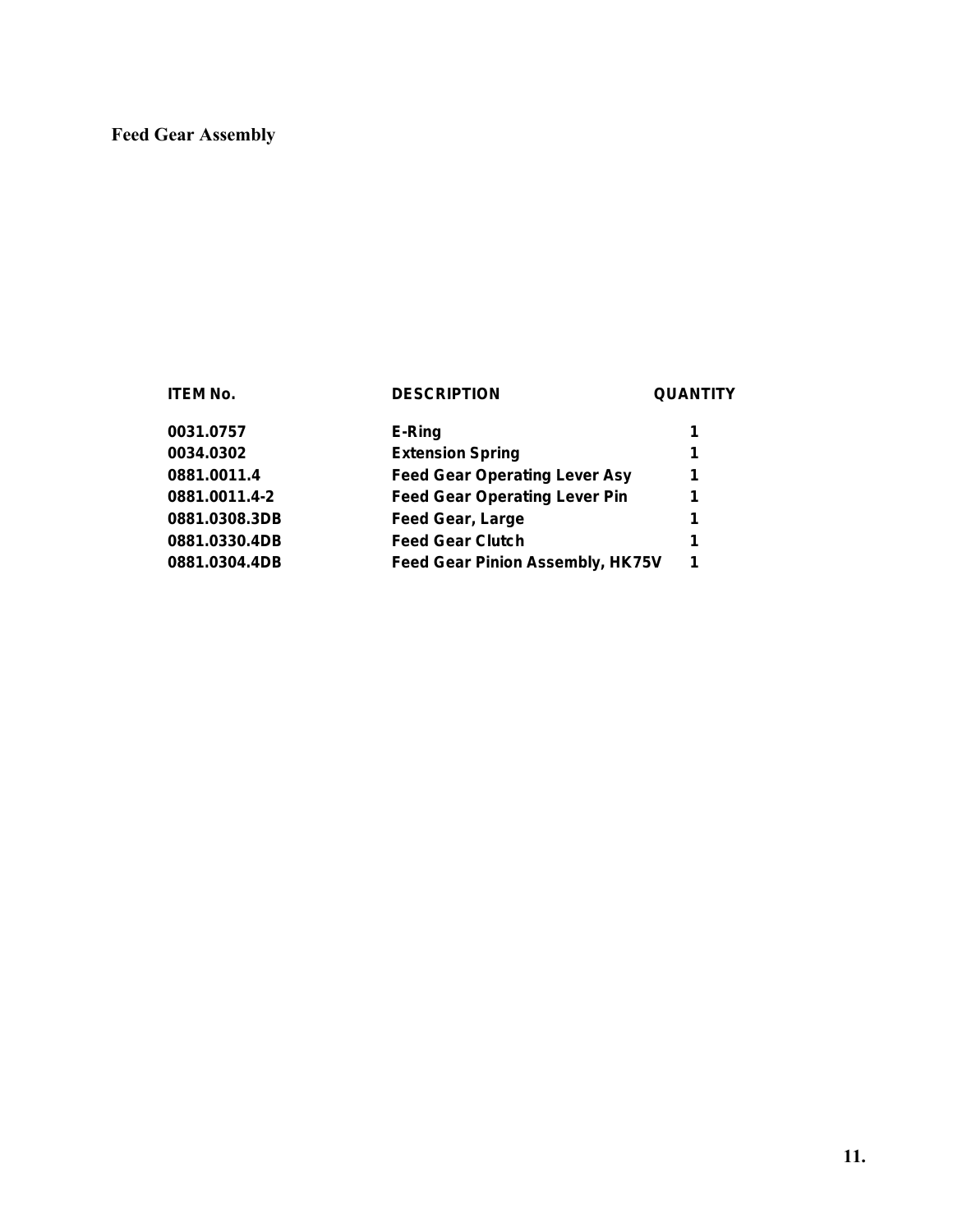#### **Bonnet and Supporter Sub-Assemblies**

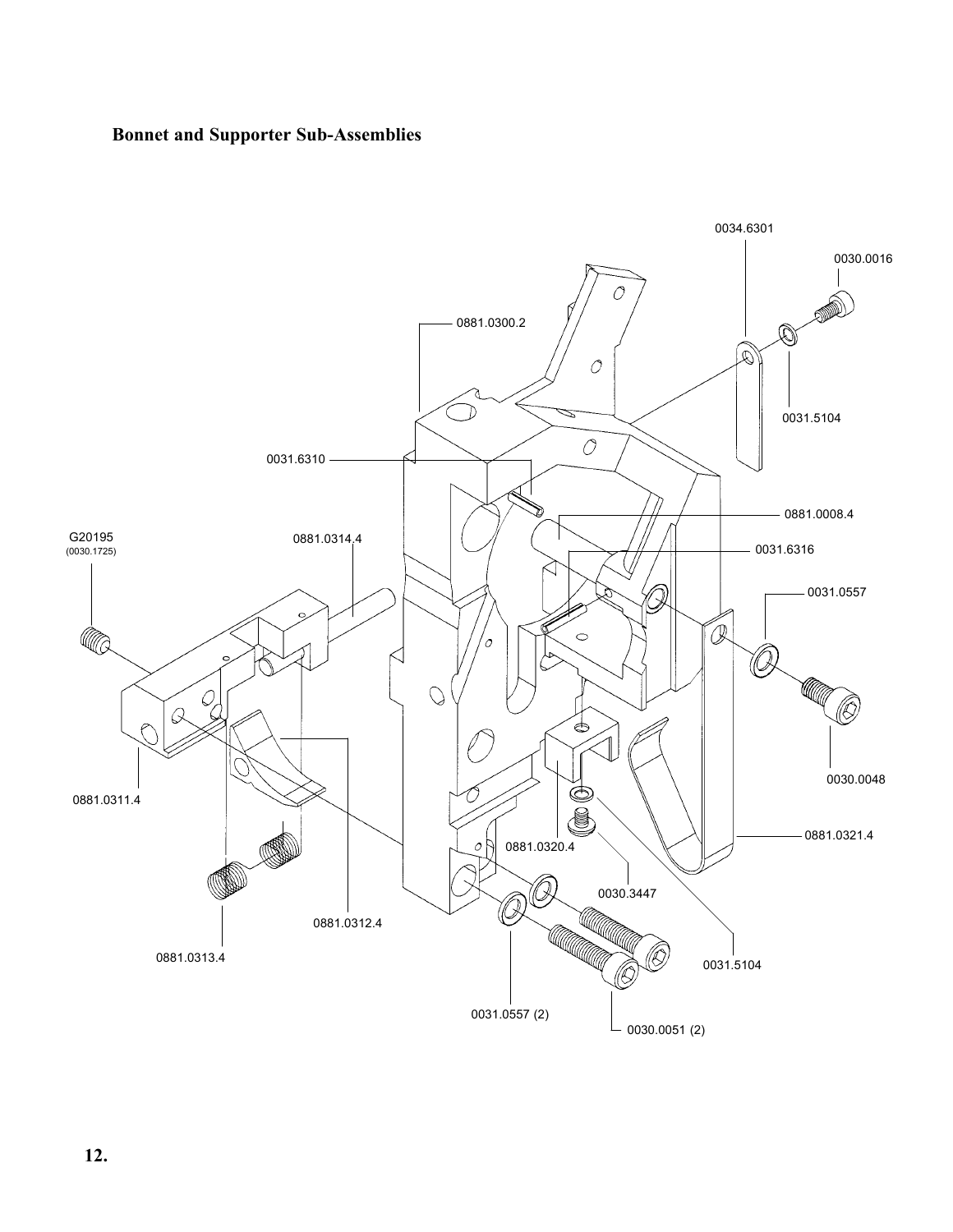### **Bonnet and Supporter Sub-Assemblies**

| <b>ITEM No.</b> | <b>DESCRIPTION</b>             | <b>QUANTITY</b> |
|-----------------|--------------------------------|-----------------|
| 0030.0016       | Screw M4x0.7x8                 | 1               |
| 0030.0048       | Screw M6x1x12                  |                 |
| 0030.0051       | <b>Screw</b>                   | $\mathbf{2}$    |
| 0030.3447       | Screw M4x0.7x5                 | 1               |
| 0031.0557       | Lock Washer Ribbed             | 3               |
| 0031.5104       | <b>Lock Washer Ribbed</b>      | $\mathbf{2}$    |
| 0031.6310       | <b>Spring Pin</b>              | 1               |
| 0031.6316       | <b>Spring Pin</b>              | 1               |
| 0034.6301       | <b>Friction Strip</b>          | 1               |
| 0881.0008.4     | <b>Feed Gear Shaft</b>         |                 |
| 0881.0300.2     | Bonnet, HK75V                  | 1               |
| 0881.0311.4     | <b>Supporter Block</b>         |                 |
| 0881.0312.4     | <b>Supporter</b>               |                 |
| 0881.0313.4     | <b>Supporter Spring, HK75V</b> |                 |
| 0881.0314.4     | <b>Dowel Pin</b>               |                 |
| 0881.0320.4     | Wire Holder Guide              |                 |
| 0881.0321.4     | <b>Wire Holder Spring</b>      |                 |
| G20195          | <b>Screw M6x1x8</b>            | 1               |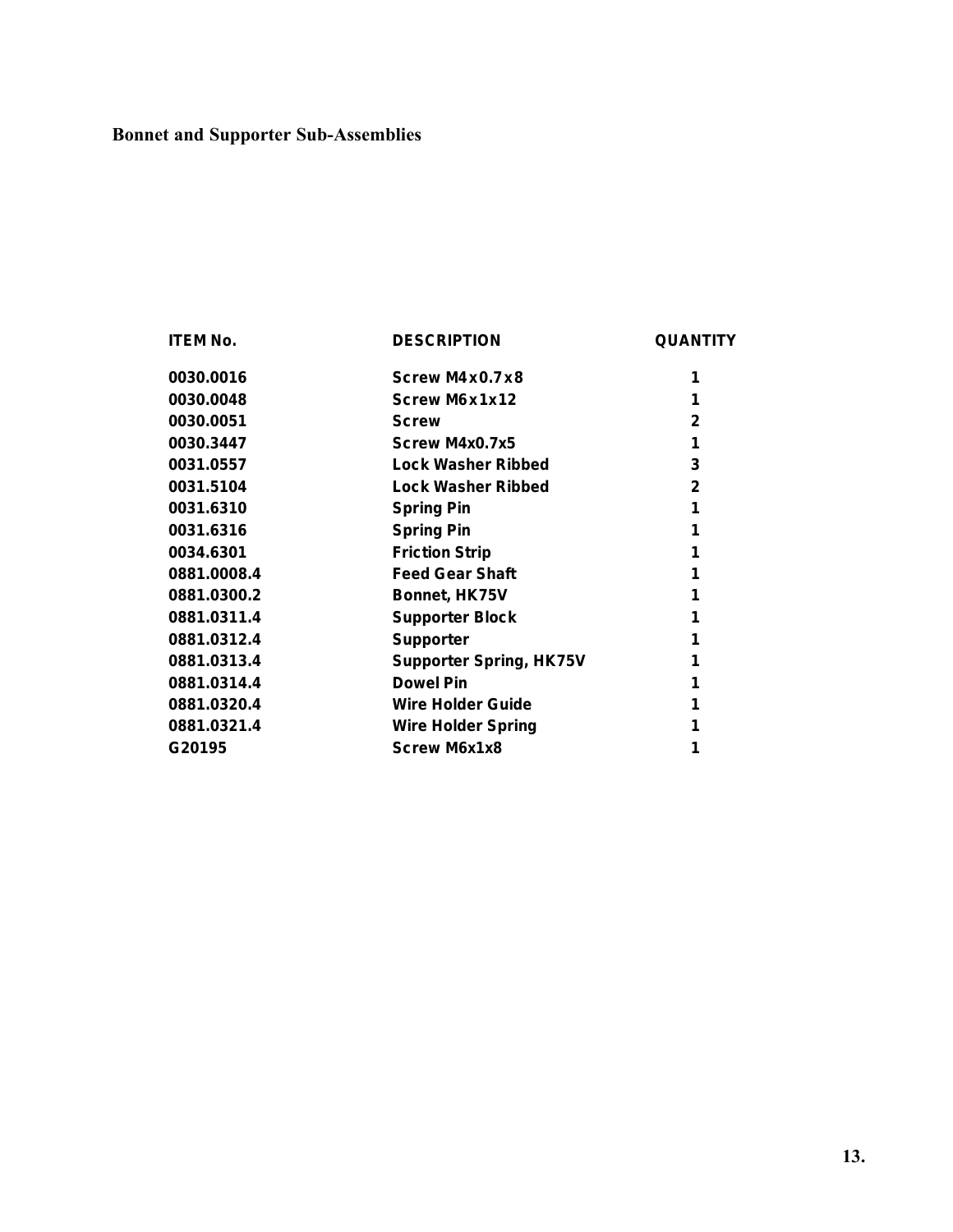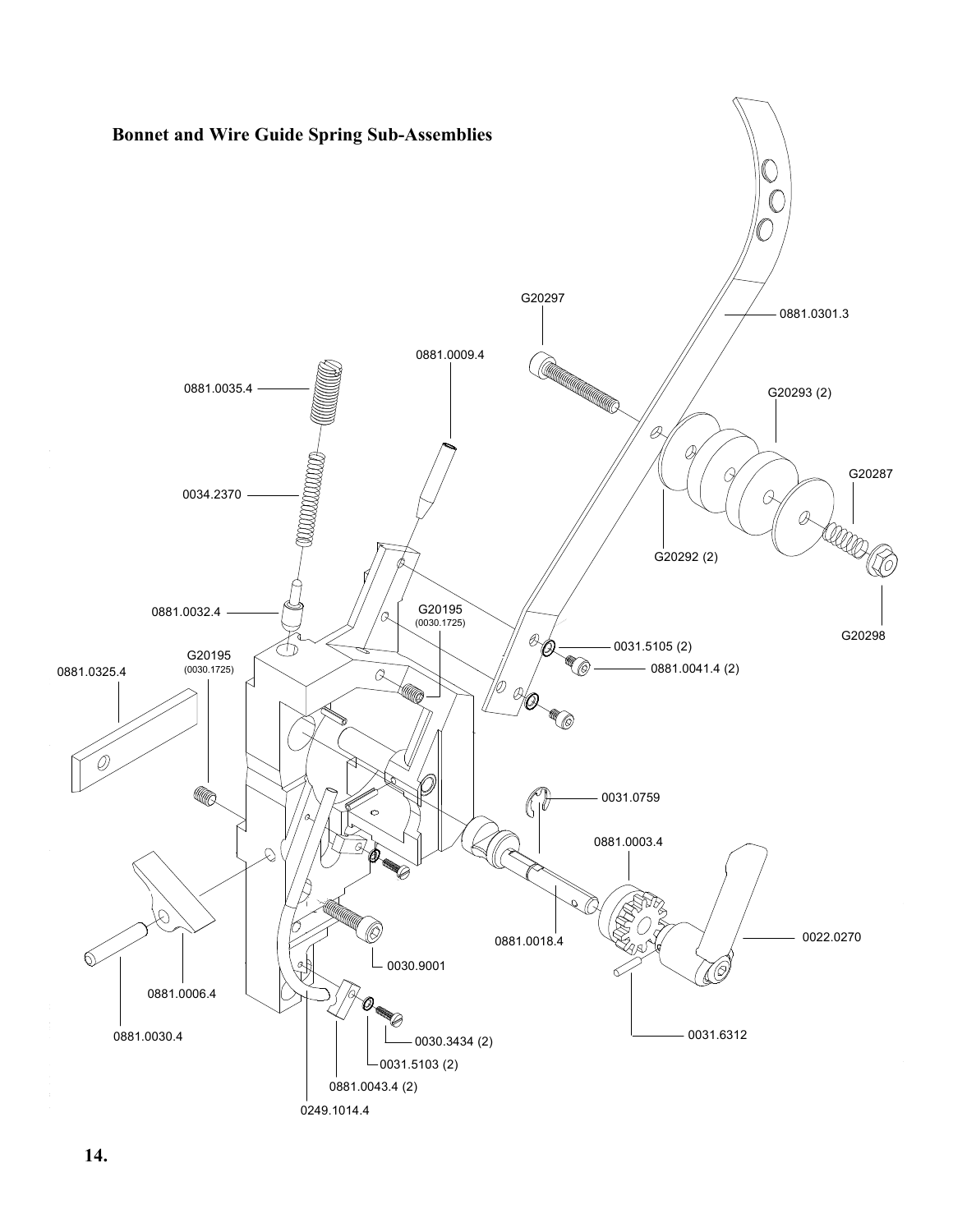### **Bonnet and Wire Guide Spring Sub-Assemblies**

| <b>ITEM No.</b> | <b>DESCRIPTION</b>               | <b>QUANTITY</b> |
|-----------------|----------------------------------|-----------------|
| G20195          | Screw M6x1x8                     | $\overline{2}$  |
| G20287          | <b>Wire Oiler Felt Spring</b>    | 1               |
| G20292          | <b>Wire Oiler Felt Washer</b>    | $\mathbf{2}$    |
| G20293          | <b>Wire Oiler Felt</b>           | $\mathbf{2}$    |
| G20297          | Screw M6x1x40                    | 1               |
| G20298          | Hex Nut M6 x 1                   | 1               |
| 0022.0270       | <b>Adjustable Lever</b>          | 1               |
| 0249.1014.4     | <b>Lower Wire Tube</b>           | 1               |
| 0030.3434       | <b>Screw M3x0.5x10</b>           | $\mathbf{2}$    |
| 0030.9001       | <b>Screw M6x1x22</b>             | 1               |
| 0031.0557       | Lock Washer Ribbed, 6mm          | 1               |
| 0031.0759       | E-Ring                           | 1               |
| 0031.5103       | <b>Lock Washer Ribbed</b>        | $\mathbf{2}$    |
| 0031.5105       | <b>Lock Washer</b>               | $\mathbf{2}$    |
| 0031.6312       | <b>Spring Pin</b>                | 1               |
| 0034.2370       | <b>Compression Spring</b>        | 1               |
| 0881.0003.4     | <b>Feed Gear, Small</b>          | 1               |
| 0881.0006.4     | <b>Cutter Operating Lever</b>    | 1               |
| 0881.0009.4     | <b>Wire Nozzle</b>               | 1               |
| 0881.0018.4     | <b>Feed Release Cam Assembly</b> | 1               |
| 0881.0030.4     | <b>Dowel Pin</b>                 | 1               |
| 0881.0032.4     | <b>Feed Cam Plunger</b>          | 1               |
| 0881.0035.4     | <b>Feed Cam Plunger Bushing</b>  | 1               |
| 0881.0041.4     | <b>Screw M5x0.8x5.5</b>          | $\mathbf{2}$    |
| 0881.0043.4     | <b>Wire Tube Clamp</b>           | $\mathbf{2}$    |
| 0881.0301.3     | <b>Wire Guide Spring</b>         | 1               |
| 0881.0325.4     | <b>Mounting Strap</b>            | 1               |